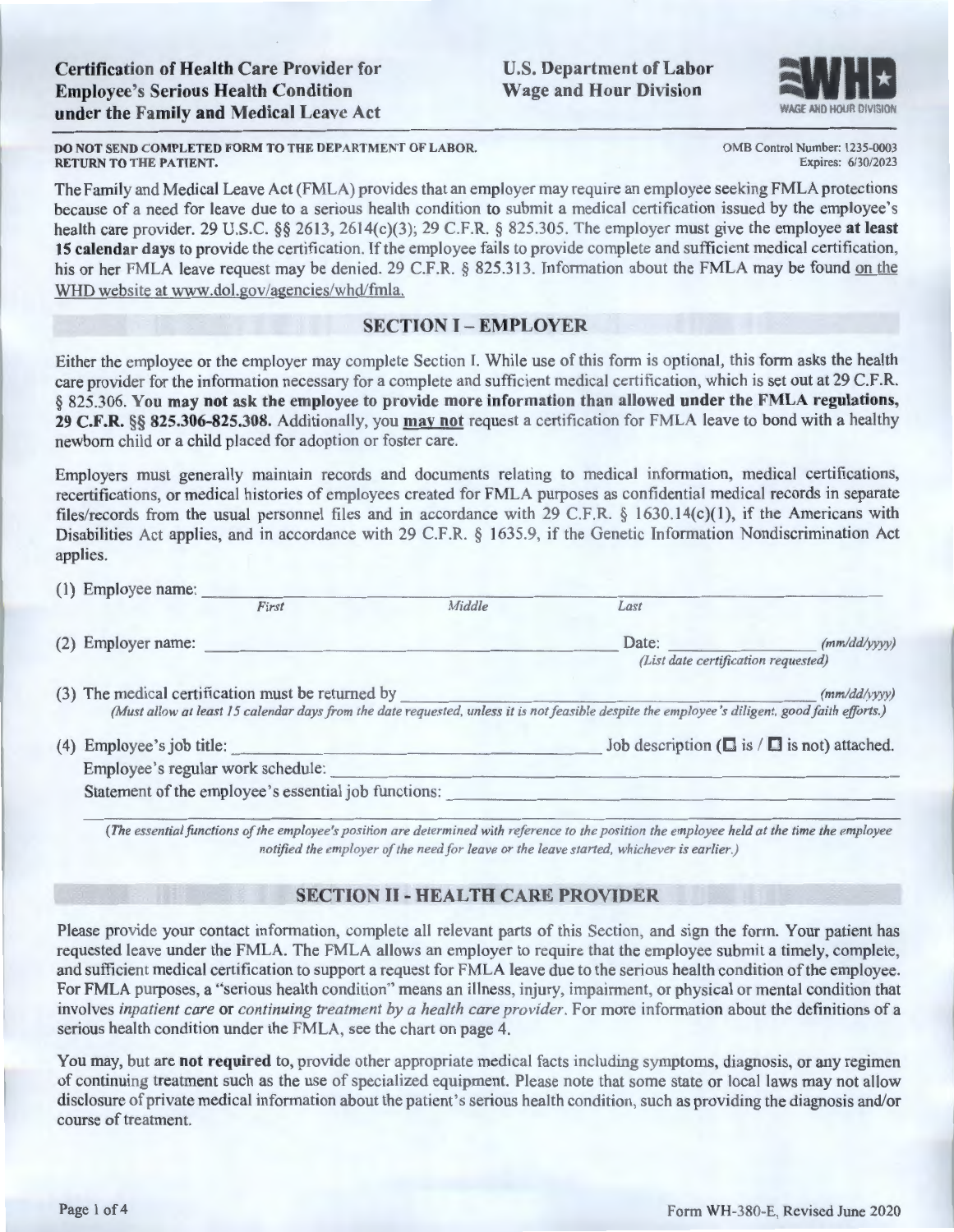|                                          | Health Care Provider's name: (Print) |         |  |
|------------------------------------------|--------------------------------------|---------|--|
| Health Care Provider's business address: |                                      |         |  |
| Type of practice / Medical specialty:    |                                      |         |  |
| Telephone: (                             | Fax: (                               | E-mail: |  |

# **PART A: Medical Information**

Limit your response to the medical condition(s) for which the employee is seeking FMLA leave. Your answers should be your **best estimate** based upon your medical knowledge, experience, and examination of the patient. **After completing**  Part A, complete Part B to provide information about the amount of leave needed. Note: For FMLA purposes, "incapacity" means the inability to work, attend school, or perform regular daily activities due to the condition, treatment of the condition, or recovery from the condition. Do not provide information about genetic tests, as defined in 29 C.F.R. § 1635.3(f), genetic services, as defined in 29 C.F.R. § 1635.3(e), or the manifestation of disease or disorder in the employee's family members, 29 C.F.R. § 1635.3(b).

(1) State the approximate date the condition started or will start:  $\frac{mm/dd/yyyy}{mm/dd/yyyy)}$ 

(2) Provide your **best estimate** of how long the condition lasted or will last: \_\_\_\_\_\_\_\_\_\_\_\_\_\_\_\_ \_

- (3) Check the box(es) for the questions below, as applicable. For all box(es) checked, the amount of leave needed must be provided in Part B.
	- **D** Inpatient Care: The patient ( $\Box$  has been /  $\Box$  is expected to be) admitted for an overnight stay in a hospital, hospice, or residential medical care facility on the following date(s):
	- **D Incapacity plus Treatment:** *(e.g. outpatient surgery, strep throat)*  Due to the condition, the patient  $(\Box$  has been  $/\Box$  is expected to be) incapacitated for *more than* three consecutive, full calendar days from *(mm/dd/yyyy)* to *(mm/dd/yyyy)*.

The patient ( $\square$  was / $\square$  will be) seen on the following date(s):

The condition ( $\Box$  has / $\Box$  has not) also resulted in a course of continuing treatment under the supervision of a health care provider *(e.g. prescription medication (other than over-the-counter) or therapy requiring special equipment)* 

- **D** Pregnancy: The condition is pregnancy. List the expected delivery date:  $(m \text{m}/d d \text{/yyy})$ .
- □ Chronic Conditions: *(e.g. asthma, migraine headaches)* Due to the condition, it is medically necessary for the patient to have treatment visits at least twice per year.
- □ **Permanent or Long Term Conditions:** (e.g. Alzheimer's, terminal stages of cancer) Due to the condition, incapacity is permanent or long term and requires the continuing supervision of a health care provider (even if active treatment is not being provided).
- $\Box$  **Conditions requiring Multiple Treatments:** *(e.g. chemotherapy treatments, restorative surgery)* Due to the condition, it is medically necessary for the patient to receive multiple treatments.
- D **None of the above:** If none of the above condition(s) were checked, (i.e., inpatient care, pregnancy) no additional information is needed. Go to page 4 to sign and date the form.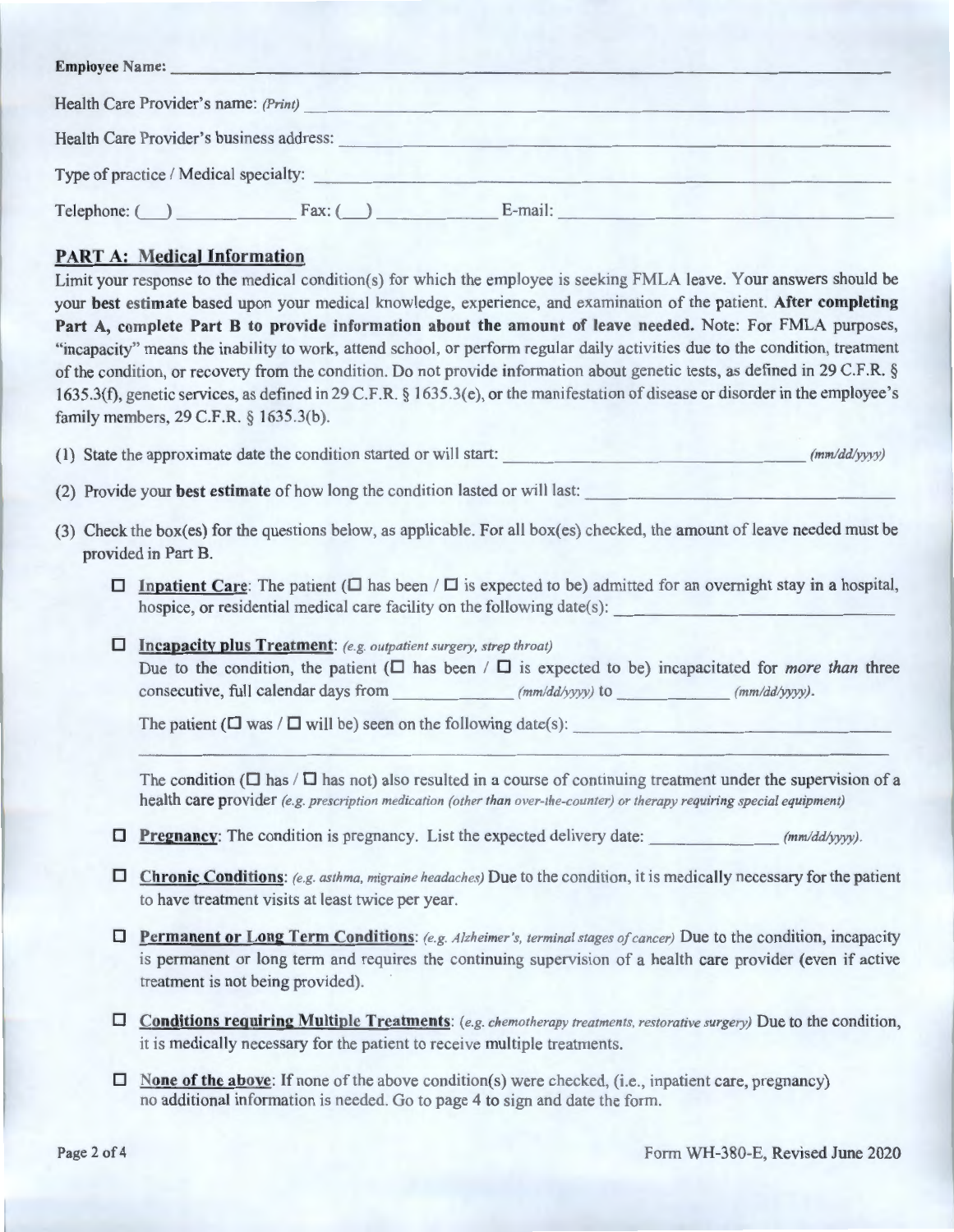# **Employee Name:---------------------------------------**

( 4) If needed, briefly describe other appropri ate medical facts related to the condition(s) for which the employee seeks FMLA leave. *(e.g. , use of neb11lizer, dialysis)* ------------------- - --------

## **PART B: Amount of Leave Needed**

For the medical condition(s) checked in Part A, complete all that apply. Several questions seek a response as to the frequency or duration of a condition, treatment, etc. Your answer should be your **best estimate** based upon your medical knowledge, experience, and examination of the patient. Be as specific as you can; terms such as "lifetime," "unknown," or "indeterminate" may not be sufficient to determine FMLA coverage.

- (5) Due to the condition, the patient ( $\square$  had / $\square$  will have) **planned medical treatment(s)** (scheduled medical visits) (e.g. psychotherapy, prenatal appointments) on the following date(s):
- (6) Due to the condition, the patient  $(\Box \text{ was } / \Box \text{ will be})$  **referred to other health care provider(s)** for evaluation or treatment(s).

State the nature of such treatments: *(e.g. cardiologist, physical therapy)* 

Provide your **best estimate** of the beginning date  $(mm/dd/yyyy)$  and end date *(mmlddlyyyy)* for the treatment(s).

Provide your **best estimate** of the duration of the treatment(s), including any period(s) ofrecovery *(e.g. 3 days/week)* 

(7) Due to the condition, it is medically necessary for the employee to work a **reduced schedule.** 

Provide your **best estimate** of the reduced schedule the employee is able to work. From<br>( $mm/dd/yyyy$ ) to ( $mm/dd/yyyy$ ) the employee is able to work: (e.g., 5 hours/day, up to 25 hours a week)

(8) Due to the condition, the patient  $(\Box \text{ was } / \Box \text{ will be})$  **incapacitated for a continuous period of time**, including any time for treatment(s) and/or recovery.

Provide your **best estimate** of the beginning date *(mm/dd/yyyy)* for the period of incapacity. *(mmlddlyyyy)* and end date

(9) Due to the condition, it ( $\Box$  was / $\Box$  is / $\Box$  will be) medically necessary for the employee to be absent from work on an **intermittent basis** (periodically), including for any episodes of incapacity i.e., episodic flare-ups. Provide your **best estimate** of how often (frequency) and how long (duration) the episodes of incapacity will likely last.

Over the next 6 months, episodes of incapacity are estimated to occur times per  $(\blacksquare$  day /  $\blacksquare$  week /  $\blacksquare$  month) and are likely to last approximately  $(\blacksquare$  hours /  $\blacksquare$  days) per episode.